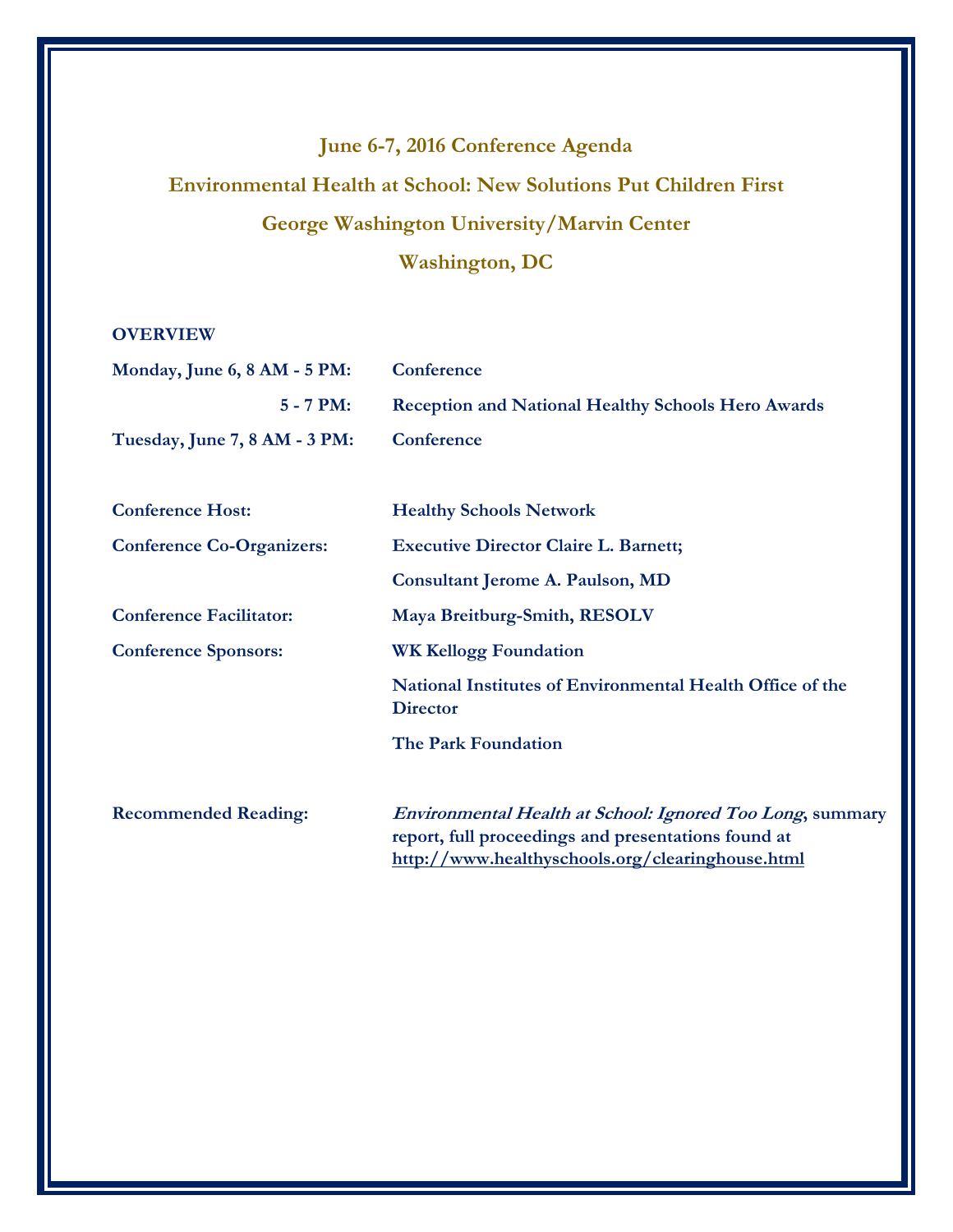# **CONFERENCE OBJECTIVES**

**Conference End Product**: outlined in a brief report, a collaborative plan of action for NGOs to advance research, policies, and programs to understand, prevent and or track children at risk or with suspected environmental exposures in child care facilities and P-12 schools.

# **Conference attendees will:**

- Review research and policy recommendations and goals identified at November 2015 *Environmental Health at School: Ignored too Long* panel and facilitated workshop
- Hear from parents and pediatricians about risks and exposures at schools and their impact on children
- Understand the Centers for Disease Control and Prevention (National Center for EH/ATSDR) and U.S. Environmental Protection Agency (EPA Office of Children's Health and Indoor Environments Division) perspectives on the urgency of action and their agencies' roles in children's environmental health protection and in school and child care environments
- Hear about state and regional perspectives on actions underway and opportunities to address environmental health of children in school
- Discuss approaches and develop a collaborative plan of action to advance the following research and policy recommendations and goals related to the environmental health of children in schools and child care facilities:
	- o Establishing a National Healthy Children, Healthy Schools Commission
	- o Conducting research and pilot studies of proposed prevention, intervention, and tracking programs
	- o Identifying legislative and regulatory challenges
	- o Commissioning high level reports to review existing information on children's environmental health in schools and providing recommendations on actions
	- o Responding to Civil and Disability Rights challenges to children in child care facilities and P-12 schools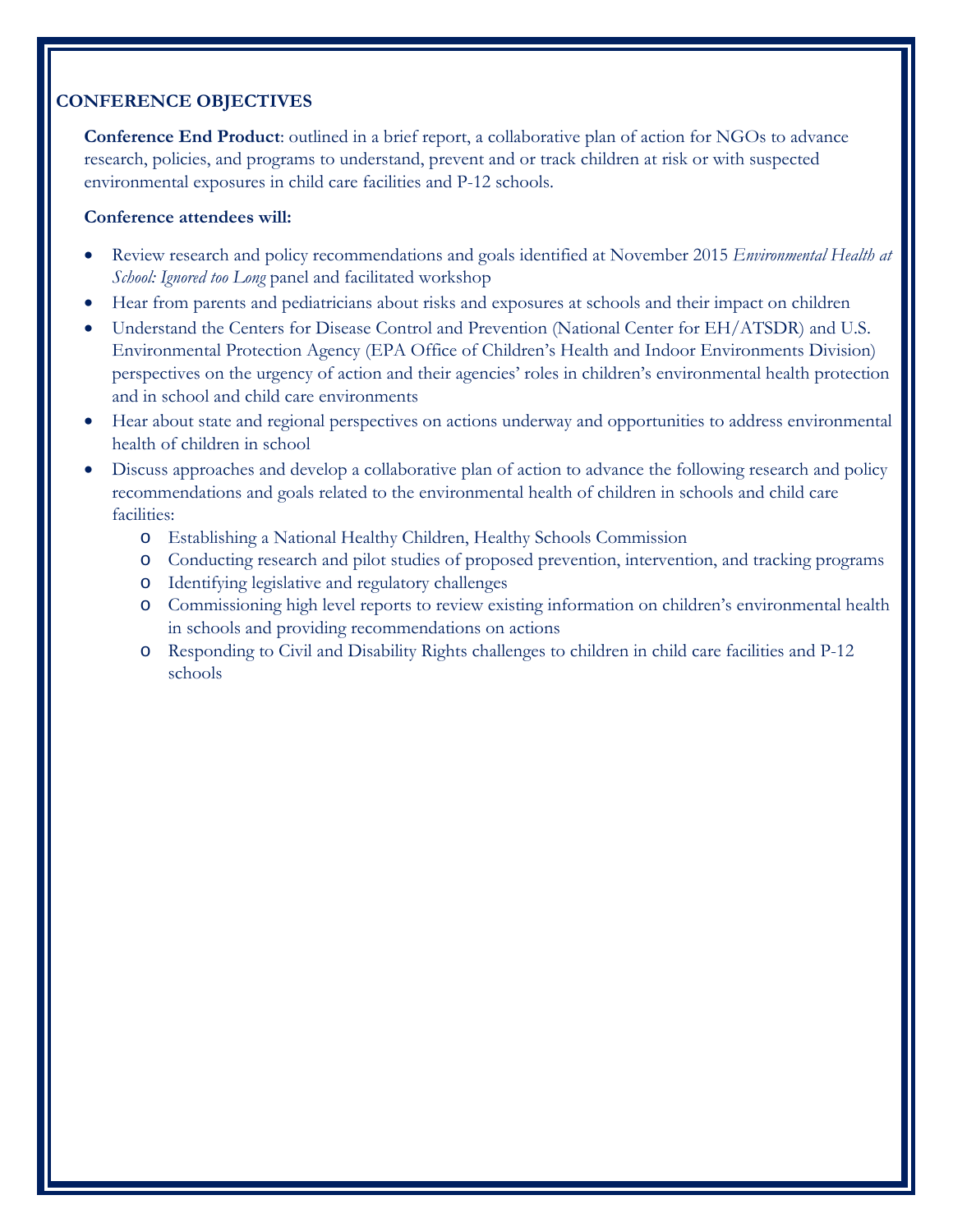| <b>Monday</b> | <b>Plenaries &amp; Concurrent Breakouts</b><br><b>June 6</b>                                                                                                                   |
|---------------|--------------------------------------------------------------------------------------------------------------------------------------------------------------------------------|
| 8:00          | <b>Coffee and Registration</b>                                                                                                                                                 |
| 8:30          | Welcome - Lynn Goldman MD, MPH, Dean, GWU/SPH (invited)                                                                                                                        |
|               | <b>Introductions and Housekeeping</b> (facilitator)                                                                                                                            |
| 8:45          | <b>Meeting Background and Goals</b>                                                                                                                                            |
|               | November 2015 Workshop: Recommendations & Goals                                                                                                                                |
|               | Jerome A Paulson, MD                                                                                                                                                           |
|               | <b>Integrating Policy: Coalition for Healthier Schools' Platform</b>                                                                                                           |
|               | Claire L. Barnett, Executive Director, Healthy Schools Network and Coordinator,<br>Coalition for Healthier Schools                                                             |
| 9:45          | <b>Reality Check Panel: Risks &amp; Exposures at School</b>                                                                                                                    |
|               | Moderator: J. Paulson, MD                                                                                                                                                      |
|               | Panelists: Jessica Escobar*; Maida Galvez, MD, MPH* Region 2 PEHSU; Luke<br>Gard, BS, Region 7 PEHSU                                                                           |
| 10:45         | <b>Health Break</b>                                                                                                                                                            |
| 11:00         | Roundtable - 1: Reflections on and Opportunities for Public Health Agencies to<br>Protect the Environmental Health of Children from Environmental Threats in<br><b>Schools</b> |
|               | Moderator Surili Patel, MPH, APHA                                                                                                                                              |
|               | Panelists: Jen Li, NACCHO; Melissa Jordan, CSTE; Susan Goekler, DHPE                                                                                                           |
|               | Q&A                                                                                                                                                                            |
| 11:45         | <b>Conference Keynote: An Urgent Call to Action</b>                                                                                                                            |
|               | <b>Introduction: Claire Barnett</b>                                                                                                                                            |
|               | <b>CDC NCEH/ATSDR Director Patrick Breysse, PhD</b>                                                                                                                            |
|               | Q&A                                                                                                                                                                            |
| 12:45         | <b>Networking Lunch</b>                                                                                                                                                        |
| 1:30          | Roundtable - 2: State and Local Agency Experiences and Challenges in Advancing<br><b>Healthy Schools and Healthy Children</b>                                                  |
|               | Moderator - Ron White, MS                                                                                                                                                      |
|               | Panelists: Michele Herdt-Losavio, NYS DoH; Mandy Burkett and Chris Alexander,<br>Ohio DoH <sup>*</sup> ; Kenny Foscue, CT DPH <sup>*</sup>                                     |
|               | Q&A                                                                                                                                                                            |
| 2:15          | <b>Health Break</b>                                                                                                                                                            |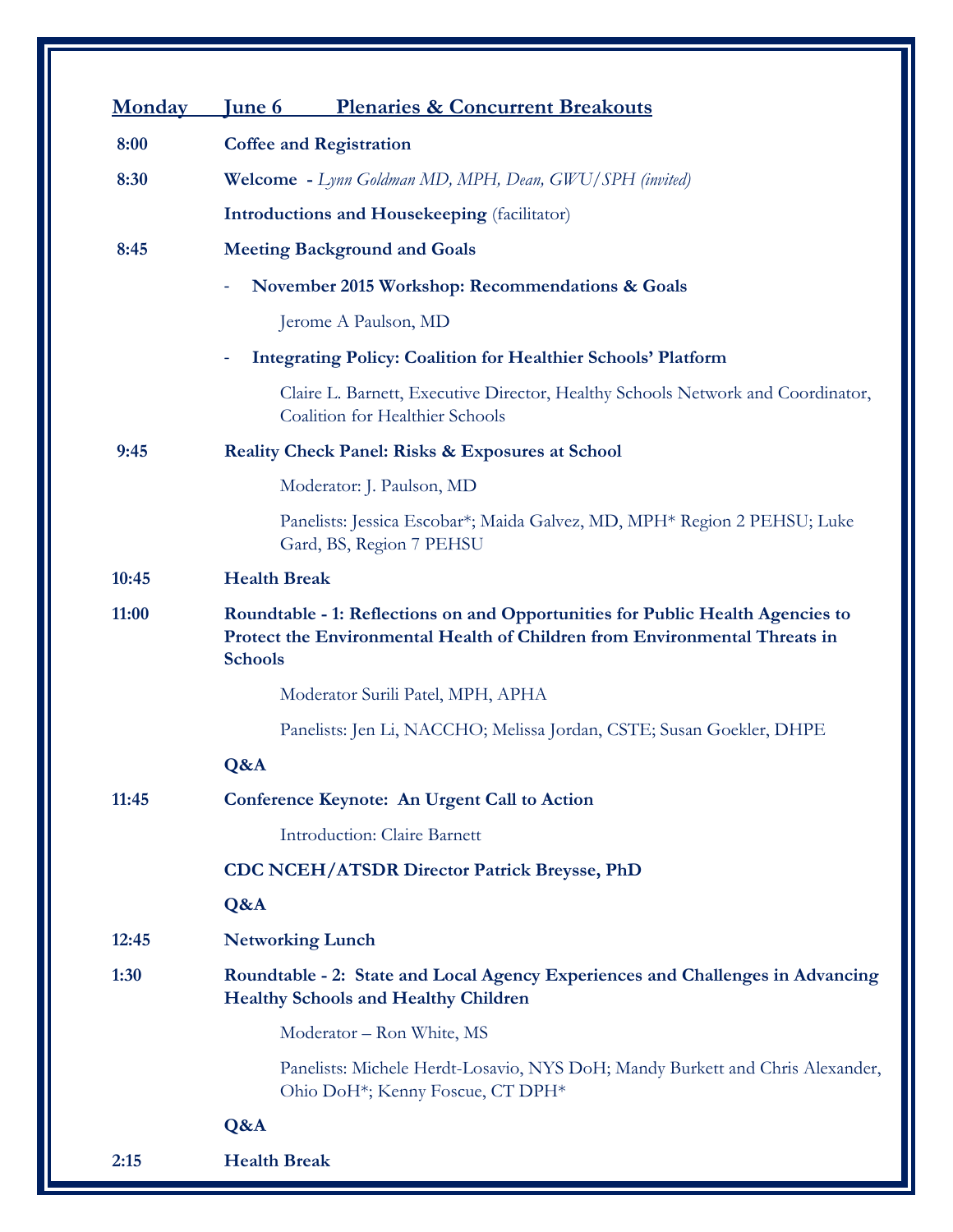# **Monday, June 6, continued**

#### **2:30 Concurrent Break-outs**

#### **Break Out 1**

**Public Health Prevention/Intervention Systems for Children at Risk or with Suspected Exposures at child care facilities or at P-12 schools.** 

Moderator: Janet Phoenix, MD, MPH, GWU SPH

Lead discussant Melissa Jordan, FL DPH for CSTE

How might existing PH agencies coordinate logging in, tracking, and following up on public health complaints from parents and personnel? What do public health and health care providers need to know about risks to children and children with suspected exposures, and how can they work together? What are the next steps?

# **Break Out 2**

**Advancing the Rights of Children at School/Child Care (ADA, 504, IDEA).** 

Moderator: Mark Mitchell, MD, NMA

Kick off speaker: Rebecca Shore, AFC-NY

Can disability rights/civil rights laws help prevent harm to children with asthma and other chronic conditions impacted by environmental factors? What do public health agencies and health care providers need to know to effectively use these protections? What do education policy makers need to know? What are the next steps?

#### **3:45 Plenary: Break Out Reports and Facilitated Discussion**

#### **5 - 7 Reception and Awards at Marvin Center**

National Healthy School Hero Awards

Mary Filardo, 21<sup>st</sup> Century School Fund

Angelo Bellomo, Los Angeles County DPH

*Dinner on your own*

#### **\*Presentations by video conference**